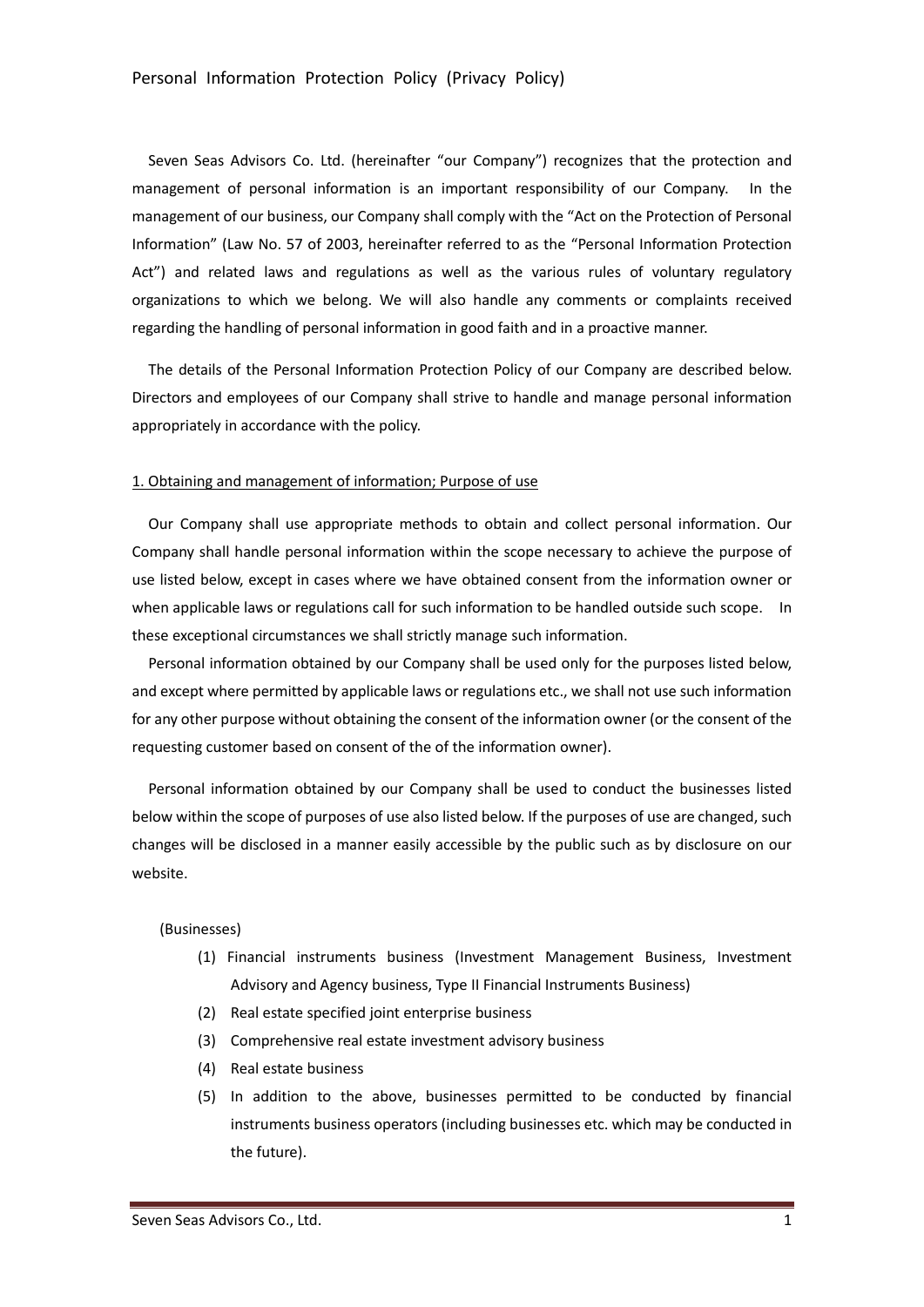(Source of Information and Method of Acquisition)

- (1) Information is directly provided by the information owner, such as contracts etc., and documents etc. written by or provided by the information owner.
- (2) Personal information is provided by third parties to which business services have been commissioned etc. (for example, the case where personal information about a lessee entering fund-held property and written on the lease agreement is obtained.)

(Purpose of Use)

- (1) To introduce or solicit our Company and our Company's business and products, transactions, and services provided by our Company.
- (2) To provide discretionary investment and investment advisory services, brokerage services for securities, private placement service for securities, dealing services in private placement for securities and other services.
- (3) To review properties etc. targeted for investments, advice, trading, brokerage and management etc.
- (4) To report on details of investments, advice and transactions and other reports.
- (5) To verify the identity of parties and make other confirmations upon entering into transactions, in relation to our Company's products, transactions and services and to report or file based on the Act on Prevention of Transfer of Criminal Proceeds.
- (6) To report or file based on the Act concerning Exceptions to the Income Tax Act, Corporation Tax Act and Regional Tax Act in Order to Enforce Tax Treaties
- (7) To manage shareholders, customers, and employees of our Company.
- (8) In addition to the above, to perform clerical work related to contracts and transactions.
- (9) In addition to the above, to conduct our business such as making necessary contacts, sending notices, and communicating in an appropriate and smooth manner.
- (10) To disclose or provide personal information or personal data to third parties to the extent necessary to achieve the above stated purposes. (Please refer to 2 and 3 below.)

(Information to be used)

- (1) Identifying Information of the information owner (name, address, telephone number, gender, date of birth, employer, condition of income, etc.)
- (2) Information related to receivables (date of contract, principle amount of claim, redemption value, past history of performance under guarantees, past history of delinquencies, etc.)
- (3) Information related to real estate (name of contract parties, contract date, contract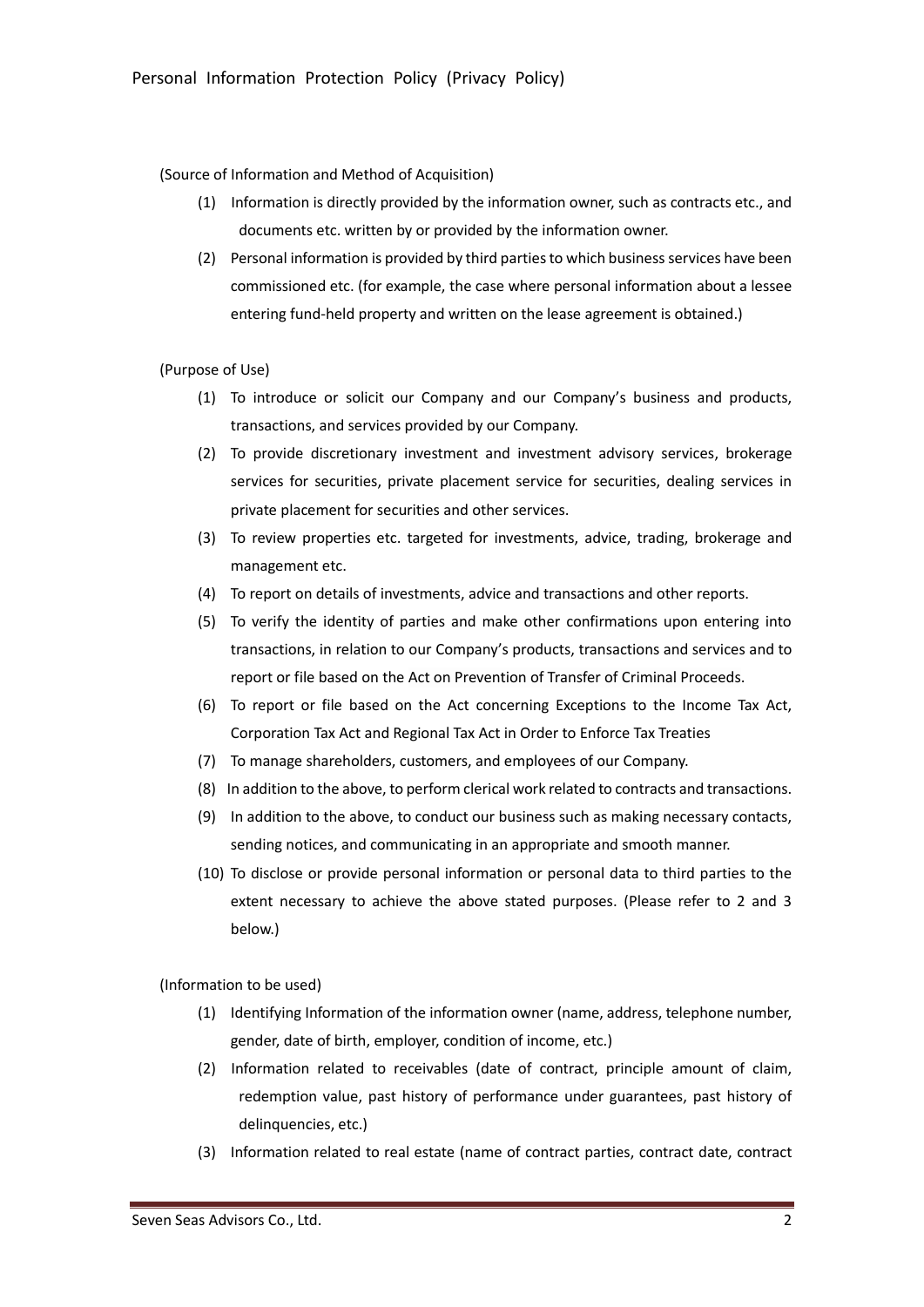amount, and performance conditions etc. related to lease agreements, sale and purchase agreements, loan agreements, and collateral agreements.)

(4) Information which supplements, or relates to, the above (real estate appraisal, valuation of owned assets, etc.)

The list of businesses, purposes of use, and information to be used are examples, and the lists are not exhaustive.

#### 2. Provision of Personal Data to Third Parties

Personal data obtained by our Company may in some cases be provided to third parties in writing, by mail correspondence, by phone, by facsimile transfer, by e-mail, or by other electronic media or advertisement media etc., within the scope necessary to achieve the purpose of use.

Even in such case, provision of personal information of an information owner to third parties shall be suspended if so requested by the said information owner. Please contact the "6. Complaints and Consultation Desk (of our Company)" described below. However, this excludes instances where consent has been obtained from the information owner regarding individual cases of providing information to third parties.

Furthermore, in the case provided for under Article 23, Paragraphs 1 and 4 of the Personal Information Protection Act, personal information may be provided to third parties.

### 3. Entrustment of Personal Data to Third Parties

Personal data obtained by our Company may be disclosed to third parties who have been commissioned to provide the business services described below, in writing, through mail correspondences, over the phone, by fax, by e-mail or other electronic media, to the extent necessary to achieve the purposes of use. In such case, our Company shall enter into necessary contracts with the relevant third part, and take other necessary measures required under applicable laws and regulations.

(Contents of business services which may be commissioned to third parties)

- (1) Clerical work related to introduction and solicitation of our Company's business and our Company's products and services
- (2) Clerical work related to our discretionary investment and investment advisory business and other services.
- (3) Clerical work related to reviewing properties etc. targeted for investment, advice, trading, and management etc.
- (4) Clerical work related to reporting of investments, transaction contents, and other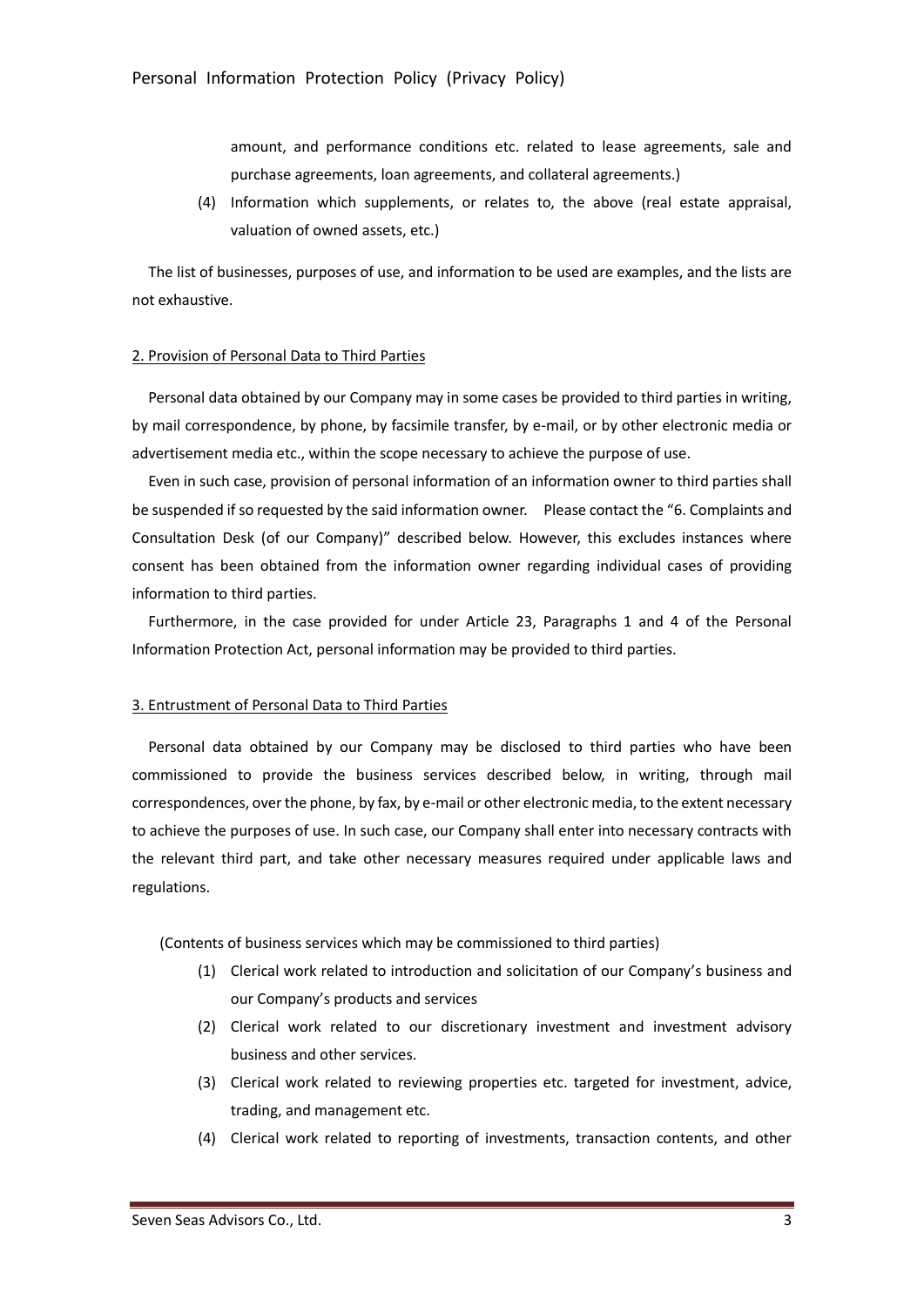reporting.

- (5) Clerical work related to the verification of the identity of parties and other confirmations upon entering into transactions, in relation to our products and services.
- (6) Clerical work related to the management of our shareholders, customers, and employees.
- (7) In addition to the above, clerical work related to the performance of administrative work related to contracts and transactions.

## 4. Shared Usage of Personal Data

With respect to the shared usage of information permitted under Article 23 Paragraph 4 Item 3 of the Personal Information Protection Act, our Company may share usage within the scope described below.

- (1) Items of personal data to be shared for use. Name, address, contact information, condition of property, and all other personal data held by our Company.
- (2) Scope of persons with whom personal data will be shared for use. Our Company's subsidiaries, associated and affiliated companies. Seven Seas Co. Ltd's subsidiaries, associated and affiliated companies.
- (3) Purposes of use of persons sharing such use To solicit, execute, and internally manage products and services
- (4) Person who holds responsibility for administering the personal data to be shared for use.

Seven Seas Advisors Co. Ltd.

# 5. Disclosure, revision, and deletion of stored personal data, and procedures for discontinuance

a. Disclosure, revision and deletion

If you wish to receive disclosure of personal data, we shall do so after confirming that the requesting person is the information owner, unless there is a special reason not to do so. Furthermore, if information held by us is inaccurate or if you desire to delete the data, we shall either correct the data or delete the data unless there is a special reason not to do so.

b. Discontinuance

If you do not desire your personal data to be used, please contact our Company. We will discontinue using the data unless there is a special reason not to do so.

6. Inquiries related to the handling of personal information (including requests for disclosure,